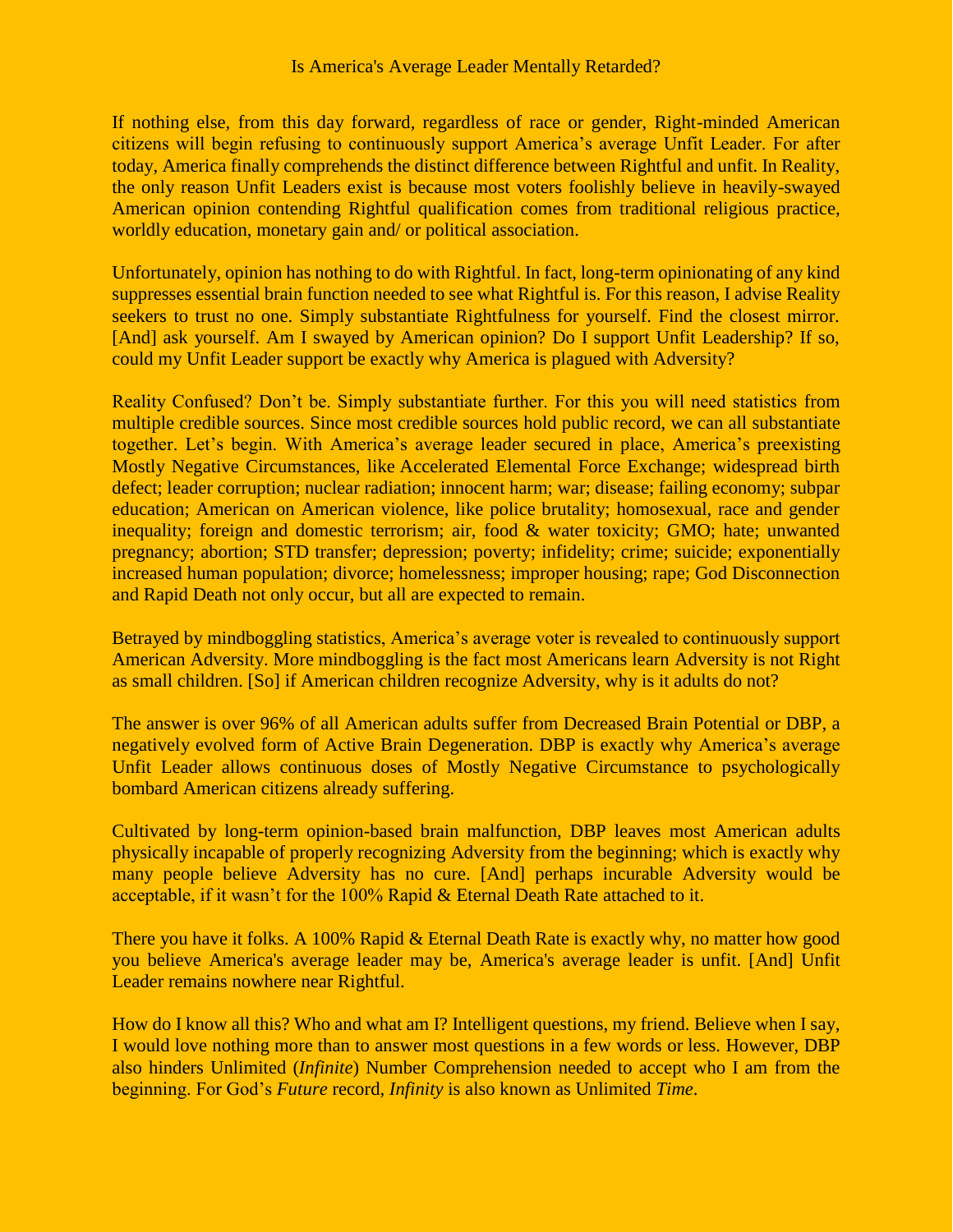As of today, no other human or computer is capable of calculating to *Infinity*. This means, and please don't take offense, attempt at word-based translation is complete timewaste. For now, think of *Infinity* as that Eternal timeshare you've spent years investing in. To your misfortune, reading the fine print never dawns on you. In Reality, your Eternal timeshare was always meant to be frequented by one of God's specific design.

By now, you should be pretty familiar with the mostly physical side of *Infinity*, Reality, also known as Limited Number or Limited *Time*. Due to the nature of limitation, Reality can be translated into word-based language. Take a look at Reality illustration (00) below.



00 Limited Number Relative to Blueprint Earth's 24 Hour Time Cycle

Like *Infinity*, whose physical or Real property is mostly *infinite*, Reality is chemically composed *time*. However unlike *Infinity*, Reality is mostly finite. Finite property physically restricted to Blueprint Earth is controlled by solar based frequency we distinguish as today, tomorrow and yesterday. Today is temporary. [And] tomorrow remains unchartered. This means yesterday is Reality for most people. Note**:** Illustration (00) demonstrates how 0) yesterday is backward 1) *Infinity* is greater than Reality 2) *Timespace* supports all (physical & Metaphysical) existence.

Reality supporting facts reveal mostly forward programming is needed in order to physically perpetuate tomorrow. For this reason, yesterday must follow tomorrow's path of specific design. With that being said, today is **12101970** when I am born unto Little Debra at 8:30 a.m. in Brooklyn's Long Island College Hospital.

At *the time*, Little Debra is a statistic; an above average human intelligence holding poor black teen girl turned Single Mother. In Reality, Little Debra is a direct descendant of the Great American Slave Trade. Talk about irony. What slave owners used to control slaves, God's *Will* by-way-of Christianity, turns out to be Divine karma. Little Debra is God Connected. [And] according to Beautiful Mother, the moment Little Debra saw my face, Instinct of Motherly Love kicked into overwhelming gear. Because I am of no coincidence, this means Instinct (Open God Connection) is Unlimited Number based frequency capable of crossing *Infinity* into Reality at any *time*.

My birth marks when Little Debra becomes Beautiful Mother, mentor and legal guardian of La Resa Edwards, God's first born superior human offspring. Reality creating Omnipotent Father decides Beautiful Mother is to have no more children. Instead, she is to curtail Significant *Time* lovingly cultivating her "sweet" and "amazingly bright" daughter. Now under Omnipotent Father's Metaphysical protection and Beautiful Mother's physical love, I am free to wield precious *time*, which I use to outcalculate Satan's Minion. [And] when Grandfather approves, Father grants my Dominion.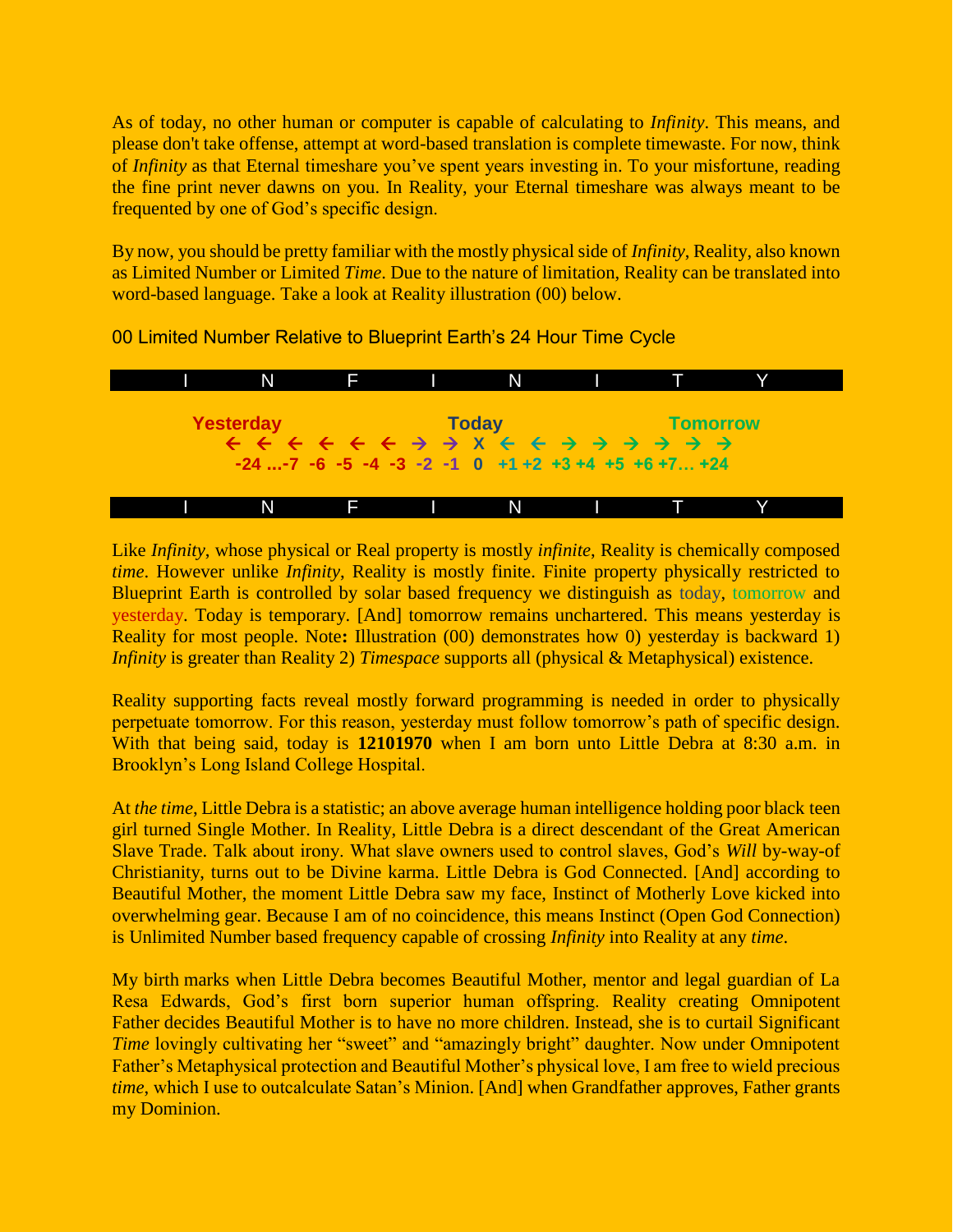Yesterday's America, bet all farms that God's first born means Messiah. [And] Messiah means most powerful. If I am most powerful, this means I automatically qualify as Rightful; whether anyone likes it or not. Join countless others in silent witness as I lead God's Army in Holy War.

00) Messiah + Holy War = ARMAGEDDON 01) no one stops The Messiah from ushering in God's *Future* 02) Right minded citizens never even try. I say, submit now puny human! For, Holy War means God's is Real. "I am not a puny human, La Resa the Rightful!" Yes, you are. Allow me to substantiate. In Reality nothing but *time* exists. Therefore until human host wields *time*, human host remains fleeting.

I am curious. If Real-*time* fleets, exactly why am I the only one living in God's *Future*? I mean, we all have active brains. Right? Oh, I get it. You believe Adversity pleases God. Don't you? Well, take it from me 00) voluntary participation in Adversity is mostly negative 01) mostly positive is needed to Qualify for Ascension 02) Ascension Qualification is most *time* consuming. [So] if God's *Future* is exactly what you desire, support La Resa Edwards for Peacemaker President, yesterday!

I know Reality or God's [limited] *Will* overwhelms even the proudest Atheist. [But] it's all good because with your voluntary support comes Ascension Qualification chance. "Wait, are you saying God's *Future* is for sale, La Resa the Rightful?" Good question. The answer is absolutely! [And] it's going to cost you your most valuable possessions. All human hosts physically incapable of calculating the benefits of pleasing God meet Rapid & Eternal Death. I say, hopelessly lost host, timewaste not. For, God's *Will* reveals you can always die rapidly yesterday, if you choose. [So] pick your poison. [And] be quick about it. [But] before you leave, make arrangements for the PMO to collect your unaltered remains for research, crop fertilizer, animal feed and natural product.

For all *time*-needing others, Eternal Sacrifice is most likely to get God's Recognition. Once committed, you may or may not qualify to see tomorrow. Since *Infinity* is a long *time*, I do not suggest risking a glimpse on anything other than Reality. See Reality illustration (01) below.



01 Limited Number Relative to God's Unchanging Number Reason (NR)

God's NR is the best starting place for one struggling to comprehend Reality (Creation). Note**:** Reality illustration (01) demonstrates how 0) though 2 options always exist, only 1 path leads to God's *Future* 1) unlimited is always greater than limited 2) facts supporting God's *Future* never change. For God's NR, Reality illustration (01) explains exactly why 0) positive is always going to be greater than negative 1) Natural is always greater than artificial 2) need for things like air, water and food is always going to be greater than desire for automobile, nuclear plant and GMO.